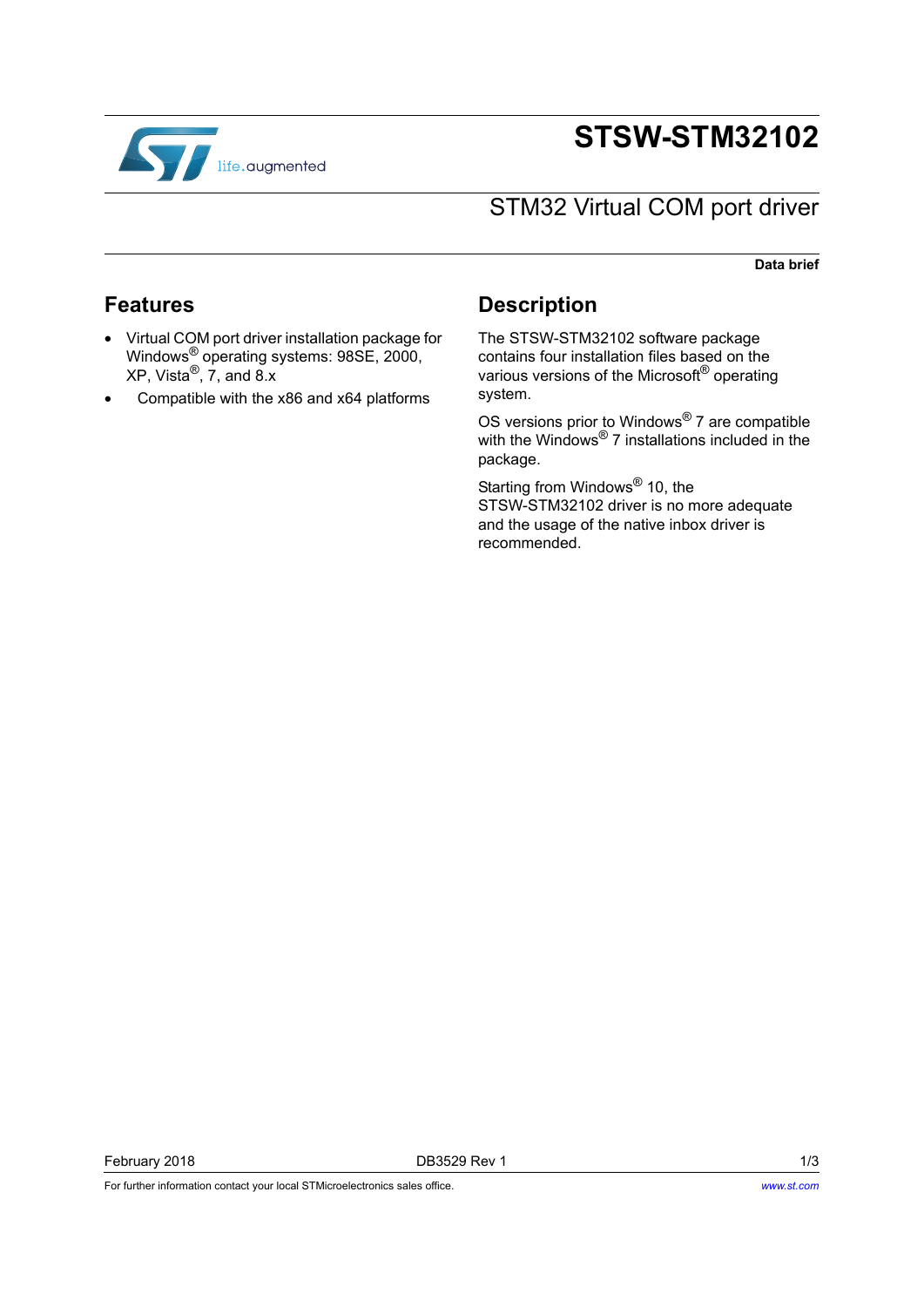arm

## **Ordering information**

STSW-STM32102 is available for free download from the *www.st.com* website.

## **General information**

STSW-STM32102 runs on STM32 32-bit microcontrollers, based on the Arm<sup>®</sup> Cortex®-M processor.

# **Revision history**

| Date       | <b>Revision</b> | <b>Changes</b>   |
|------------|-----------------|------------------|
| 9-Feb-2018 |                 | Initial release. |

#### **Table 1. Document revision history**